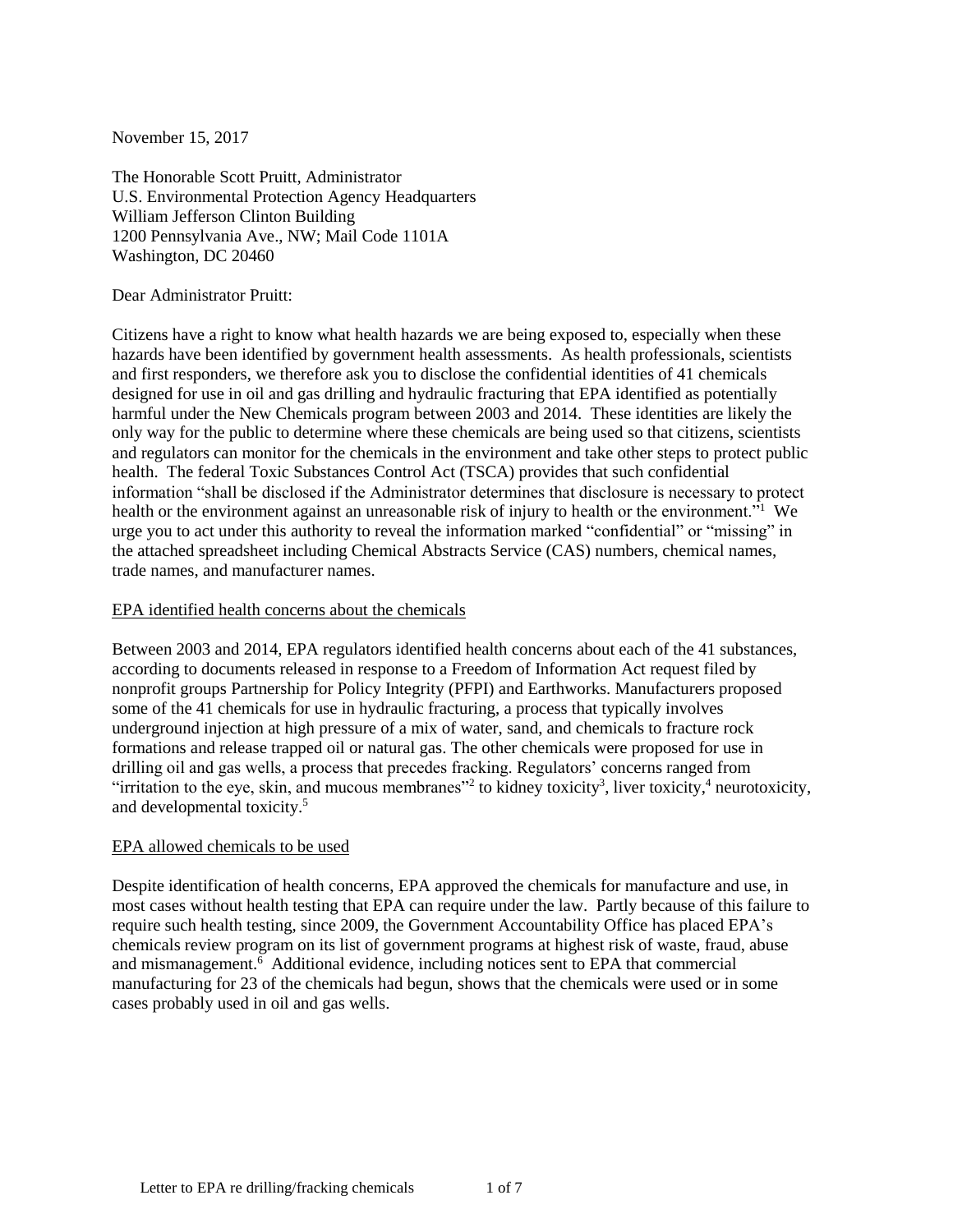## Chemical identities are virtually the only way to find chemicals

When EPA has raised health concerns about chemicals, and these chemicals are injected in oil and gas wells, the public should know where and when the chemicals are being used. Yet without identities, it is virtually impossible to locate the chemicals. EPA does not track where new chemicals are used once they are approved. Nor does EPA monitor for these chemicals in the environment.<sup>7</sup> The only likely way to find the chemicals is by searching for them in FracFocus and California's well stimulation disclosure database, repositories of fracking chemical disclosure for more than 125,000 wells in at least 23 states. Searches for chemicals must be conducted by CAS number (a unique numeric identifier for each chemical), chemical name, or trade name. Yet, in EPA's records, chemical manufacturers withheld CAS numbers, or the numbers were missing, for all 41 chemicals. Many of the other identifiers were confidential or missing, too.<sup>8</sup> Utilizing the available information, PFPI searched the databases and was able to document only two of the 41 chemicals as being used in specific oil and gas wells.<sup>9</sup> Even here, the search results may have been incomplete because the chemicals' CAS numbers were confidential, and FracFocus has stated that CAS numbers are the best way to search for chemicals.<sup>10</sup> PFPI's research shows that it is unrealistic to expect to locate the chemicals through other federal chemical disclosure regimes such as the Emergency Planning and Community Right to Know Act (EPCRA)<sup>11</sup> due to logistical hurdles, reporting exemptions, and provisions that allow confidentiality claims.<sup>12</sup> TSCA provides health providers with some access to confidential information, yet such access likely requires proof of exposure – proof that would be difficult to establish without prior disclosure and testing for chemicals in the environment.<sup>13</sup> In any event, the public has a right to know where and when these chemicals are being used.

# Public exposure to these chemicals is possible

Evidence suggests that human exposure to the 41 chemicals is not just hypothetical. In recent investigations, people living near well sites have reported health problems consistent with some of the health concerns identified by EPA including skin conditions, upper respiratory symptoms, and memory loss.<sup>14</sup> In addition, leaks and spills of drilling and fracking chemicals are common at well sites. In a recent report on fracking and drinking water, EPA acknowledged "the many potential sources for leaks and spills" of fracking chemicals.<sup>15</sup> In disclosures to investors required by the U.S. Securities and Exchange Commission, drilling companies have stated that accidental releases of drilling and fracking chemicals are among the most significant risks facing their businesses.<sup>16</sup> EPA estimated that between 2000 and 2013, drilling companies hydraulically fractured 21,900 oil and natural gas wells located within one mile of a water well or surface water where water was withdrawn for public water systems - public water systems that serve an estimated 8.6 million people.<sup>17</sup> Therefore, it is possible that some of the 41 chemicals were released and that people were exposed, whether through water or other routes. If drilling occurred in areas currently off-limits including Maryland, New York and the Delaware River basin, millions more could be exposed.

## TSCA requires disclosure of confidential information if there is an unreasonable risk

It is an unreasonable risk for people to be unknowingly exposed to chemicals that EPA, itself, has identified as potentially harmful. We ask you to release the 41 chemicals' identifying information so that health professionals, scientists, first responders, citizens and regulators can locate these chemicals and act to protect public health.

cc: Charlotte Bertrand, Acting Principal Deputy Assistant Administrator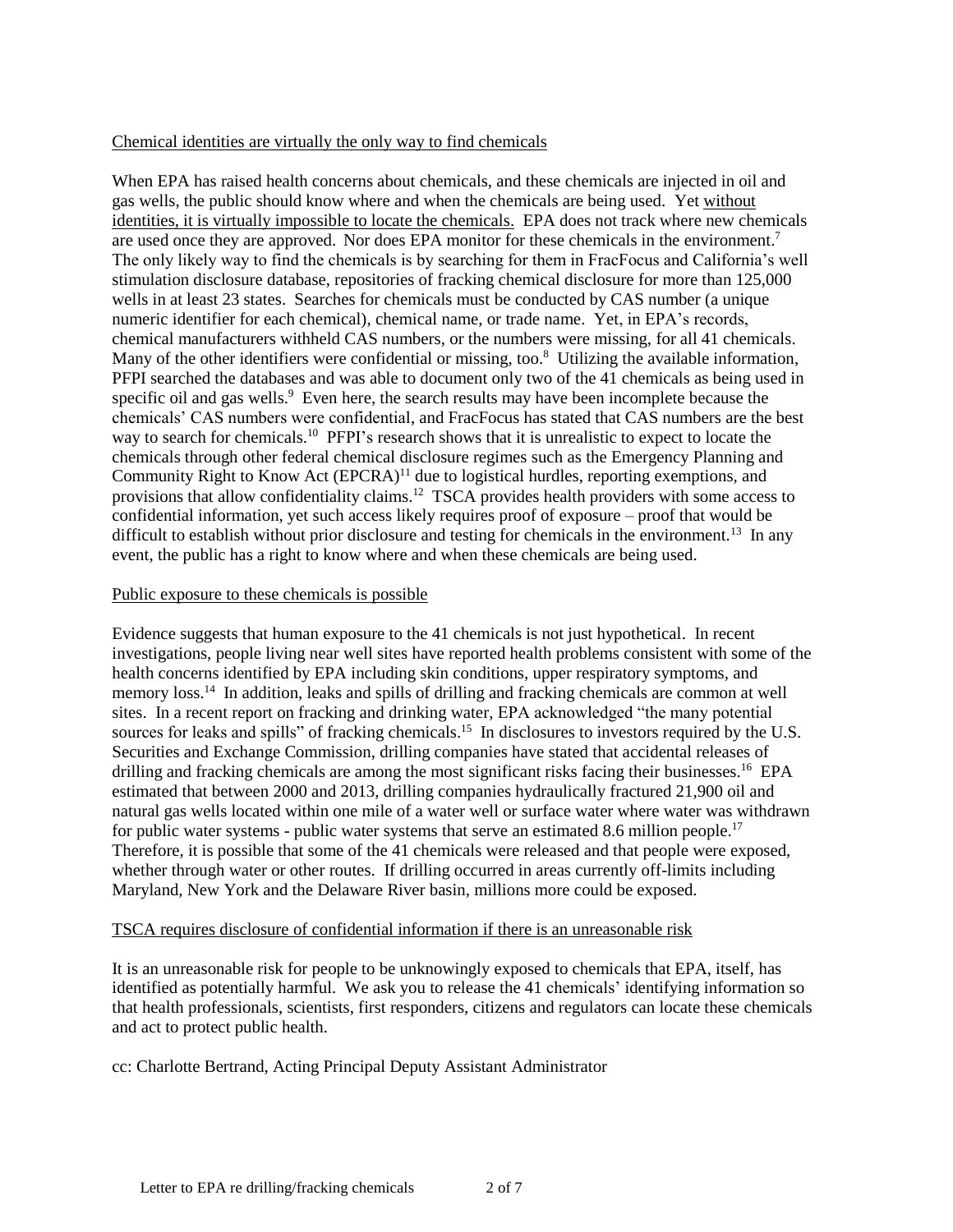## Sincerely,

- Chas Adams, Assistant Chief, Franklin Township Fire Department, Columbus, OH
- Samantha Ahdoot, MD, Pediatric Associates of Alexandria, Alexandria, VA
- Gina Angiola, MD, Board member, Chesapeake Physicians for Social Responsibility, Olney, MD
- Kathy Attar, MPH, Toxics Program Manager, Physicians for Social Responsibility, Washington, DC Michelle Bamberger, MS DVM, Ithaca, NY
- Shipra Bansal, MD, North Country HealthCare, Flagstaff, AZ
- Ann T. Behrmann, MD, Pediatrician, Physicians for Social Responsibility Wisconsin chapter, Wisconsin Environmental Health Network, Madison, WI
- Ray Bellamy, MD, retired orthopedic surgeon, Physicians for Social Responsibility Florida chapter, Tallahassee, FL
- Jean-Paul Bierny, MD, Physicians for Social Responsibility Arizona chapter, Tucson, AZ
- Jefry L. Biehler, MD MPH, Chair of Pediatrics, Florida International University College of Medicine, Omega, OK
- David R. Brown, ScD, Public health toxicologist, Southwest Pennsylvania Environmental Health Project, Pittsburgh, PA
- Alex Bryant, MPH, MD candidate, Univ. of Wisconsin School of Medicine and Public Health. Univ. of Wisconsin School of Medicine and Public Health, Madison, WI
- Suzanne Cabral, RN, North Metro Neighbors for Safe Energy, Thornton, CO
- Silverio Caggiano FF-2, EMT-P, HazMat/WMD, Deputy Chief, Mahoning Co. HazMat Agency, Youngstown, OH
- David O. Carpenter, MD, Director, Institute for Health and the Environment, University at Albany, Rensselaer, NY
- Juliet Carpenter, MD, Physicians for Social Responsibility, Boulder, CO
- Jessa Chabeau, MSW, Case Manager, SWPA Environmental Health Project, McMurray, PA
- Leslie Cheeseman, MD, Internist, Philadelphia, PA
- Robert Chinery, MS, Environmental Engineer and Scientist, East Greenbush, NY
- Jane Cigarroa Unzeitig, MD, FAAAAI, FACAAI, Allergy/Clinical Immunologist, Allergy & Asthma Associates of Laredo, Laredo, TX
- Deborah Co, MD, Psychiatrist in private practice, Lafayette Hill, PA
- Alan Cohn, MD, nephrologist, Physicians for Social Responsibility Arizona chapter, Tucson, AZ
- Lauri Costello, MD, retired family physician, Durango, CO
- Elizabeth Cumby, MD, Medical Director, Isleta EMS Pueblo of Isleta, Los Lunas, NM
- Eleanor A. Dill, MS, Community Environmental Coordinator, Montgomery County Health Department, Norristown, PA
- Lisa Doggett, MD MPH FAAFP, Vice President, Physicians for Social Responsibility Texas chapter, Austin, TX
- Larysa Dyrszka, MD, co-founder, Concerned Health Professionals of New York, Bethel, NY
- Marybeth Dunn, MPH, board of directors, Physicians for Social Responsibility Florida chapter, Belleair Bluffs, FL
- Dr. Katherine Durrwachter-Erno, MD, Neonatologist, Children's Hospital of Philadelphia, Lafayette Hill, PA
- Anne C. Epstein, MD FACP, Texas Tech Univ. Health Sci. Center, Lubbock, TX
- Cathey Falvo, MD MPH, retired professor of pediatrics and public health, New York Medical College, Delray Beach, FL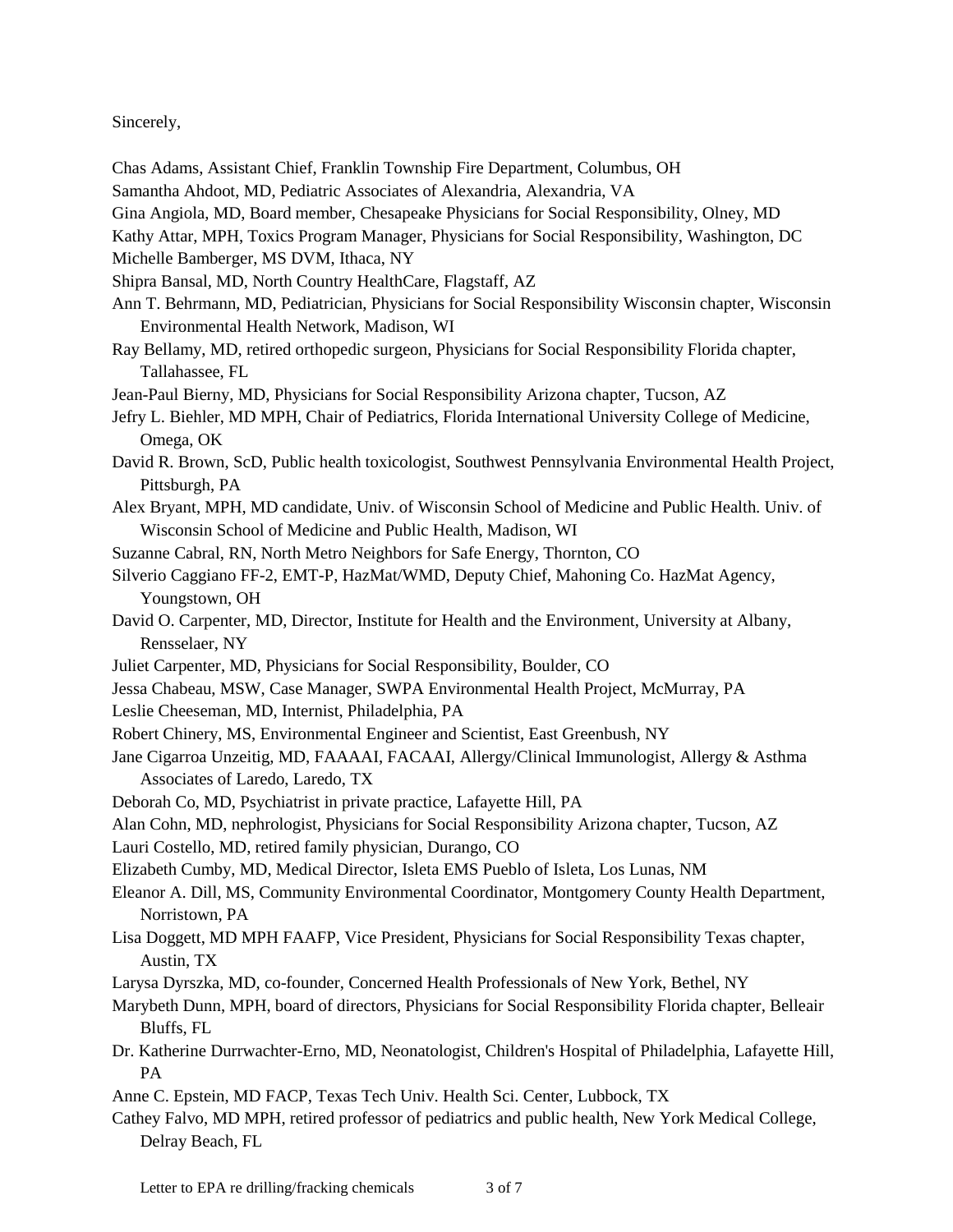Sarah Fensler, MD MDiv, Retired pediatrician, Member American Academy of Pediatrics, Orefield, PA Paul Ferrazzi, Executive Director, Citizens Coalition for a Safe Community, Los Angeles County, CA

Diane M. Flannery, Nurse practitioner, Lutheran Medical Center, Lakewood, CO

Patricia A. Gabow, MD MACP, Colorado

Rani Gereige, MD MPH, President, Physicians for Social Responsibility Florida chapter, Miami, FL

Myron C. Gerson MD, Professor of Medicine, University of Cincinnati College of Medicine, Cincinnati, OH

Robert Goldberg, PhD in Medical biophysics, MSc, retired scientist, Wyndmoor, PA

Steven J. Goldstein, MD, physician, Chapter 2 of the New York State American Academy of Pediatrics, Albertson, NY

Barbara Gottlieb, Environment & Health Director, Physicians for Social Responsibility, Washington, DC Mary Ann Graffagnino, MD, Physicians for Social Responsibility Arizona chapter, Tucson, AZ

Amy Hagopian, PhD, Associate professor, University of Washington School of Public Health, Seattle, Washington

Bryn Hammarstrom, RN, Physicians for Social Responsibility and UCS, Middlebury Center, PA Ray Howe, MD, Physicians for Social Responsibility, Longmont, CO

Katie Huffling, MS RN CNM, Executive Director, Alliance of Nurses for Healthy Environments, Mt.

Ranier, MD

A. R. Ingraffea, PhD, PE, Dwight C. Baum Professor of Engineering, Emeritus, Ithaca, NY Pamela Jay, Director, Amity Foundation, Tucson, AZ

Keith Kaback, MD, physician, Physicians for Social Responsibility Arizona chapter, Tucson, AZ

Richard Kaplan, PhD, (retired) worldwide president, Environmental, Health & Safety for a pharmaceutical company, Fort Washington, PA

Howard Kessler, MD MA Education, Physicians for Social Responsibility Florida chapter, Panacea, FL

Edward C. Ketyer, MD FAAP, pediatrician, Southwest Pennsylvania Environmental Health Project, Pediatric Alliance, Venetia, PA

Jill Kriesky, PhD, Associate director, Southwest Pennsylvania Environmental Health Project, McMurray, PA

Carol F. Kwiatkowski, PhD, Executive Director, The Endocrine Disruption Exchange (TEDX), Chapel Hill, NC

Gayle Lacks, MD, Psychiatrist in private practice, Wyncote, PA

Gloria Lehmer, Speech pathologist, Farmington, NM

Leann Leiter, MA in Sustainable Communities, Environmental Health Fellow, Southwest PA Environmental Health Project, Canonsburg, PA

Celia Lewis PhD, Research and Communications consultant, Southwest Pennsylvania Environmental Health Project, New Haven, CT

Richard Lipsky, MD, internal medicine physician, retired, Kenmore, WA

Robert Little, MD, Physicians for Social Responsibility Harrisburg chapter, Harrisburg, PA

Sharon McDonough-Means, MD, private practice in Developmental Pediatrics, Tucson, AZ

Mary Menapace, RN, Steering Committee, Concerned Health Professionals of New York, Skaneateles, NY

Mary Anne Mercer, DrPH, Senior Maternal and Child Health Advisor, Health Alliance International, School of Public Health, University of Washington, Roberts, MT

Karen Miller, Founder, Huntington Breast Cancer Action Coalition, Inc., Huntington, NY

Brian Moench, MD, Physician and founder, Utah Physicians for a Healthy Environment, Salt Lake City, UT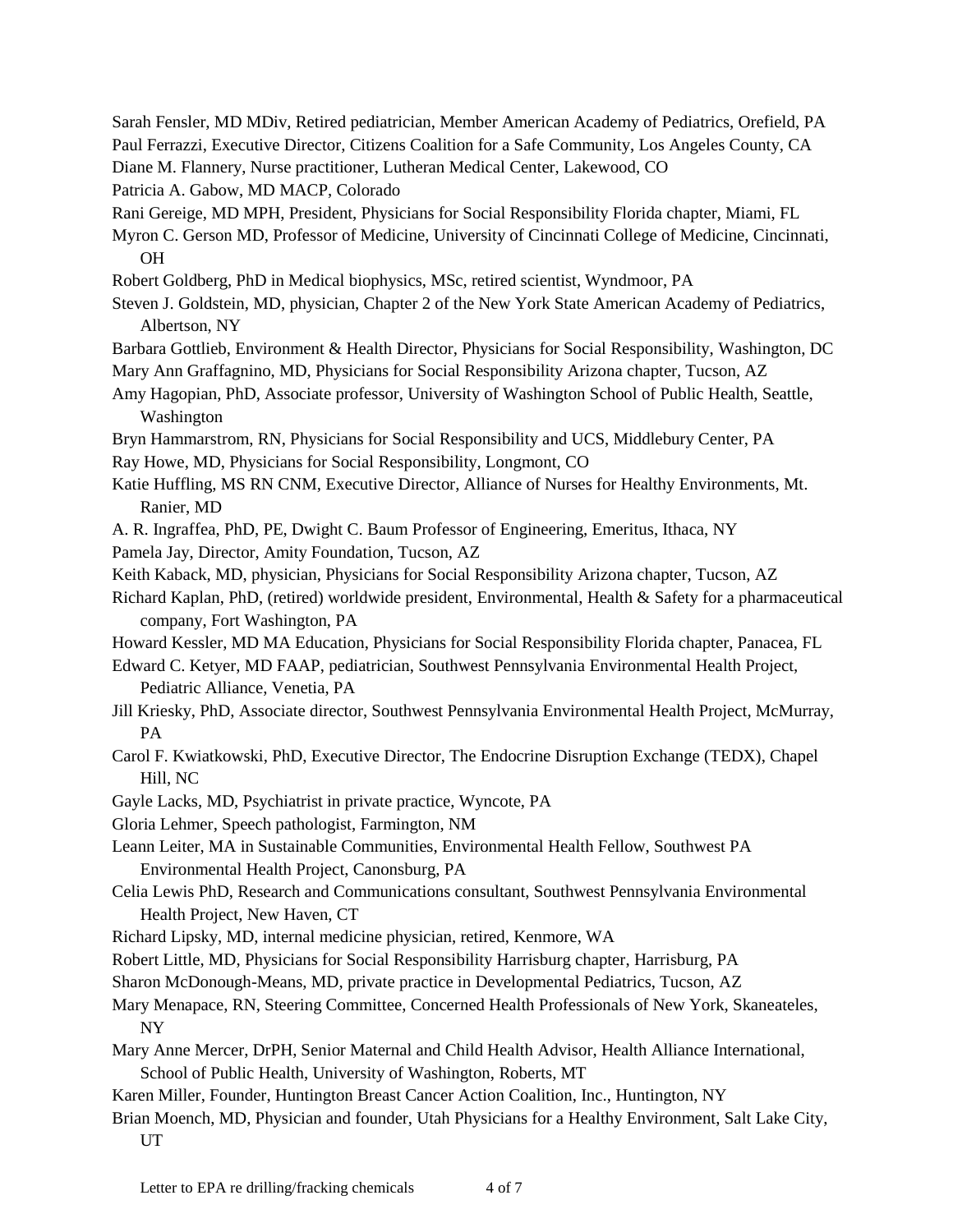- Crystal Moran, MPH, Public Health Professional, Texas Grassroots Network, Frontera Water Protectors, El Paso, TX
- Peter Nara, MsC DVM PhD, Distinguished Professor, The Ohio State University, CEO Biological Mimetics, Inc., Senecaville, OH
- Dana Lynn Neefe, MD FACP, retired, Malvern, PA
- John R. Neefe, MD FACP, Retired professor of medicine, Georgetown Univ Sch of Medicine; University of Kentucky, Malvern, PA
- Kathleen Nolan, MD MSL, Co-Founder and Steering Committee, Concerned Health Professionals of New York, Woodstock, NY
- Martha G. Ortiz, Co-chair, Dr. and Martha Ortiz Endowment Advisory Board, Tucson, AZ

Rena Orenstein, MPH, Associate Director, UCLA Student Health Education & Promotion, Los Angeles,  $CA$ 

- Carmi Orenstein, MPH, Independent consultant, Concerned Health Professionals of NY, Ithaca, NY
- Eric M. Ossowski, MD, volunteer for St Vincent de Paul Medical Clinic for Homeless, Scottsdale, AZ
- Alan Peterson, MD, Physicians for Social Responsibility Harrisburg chapter, Willow Street, PA
- Raina I. Rippel, Director, Southwest Pennsylvania Environmental Health Project, McMurray, PA
- Beverly Roberson Jackson, EdD, Georgetown University School of Medicine, Washington, DC
- Yaira Robinson, Executive Director, Physicians for Social Responsibility Texas chapter, Austin TX
- Julia Robinson, MSW MPH, Clinical instructor, University of Washington, Seattle, WA
- Carla Rodgers, MD, Clinical Associate Professor, Cooper Medical School of Rowan University, Bala Cynwyd, PA
- Hanna Ryan, CRNP, PennEnvironment, Philadelphia, PA
- Ruth Ryave, MD, private practice, Gwynedd Valley, PA
- Pouné Saberi, MD MPH, Physicians for Social Responsibility Philadelphia chapter, Philadelphia, PA
- Todd L. Sack, MD, member, Physicians for Social Responsibility Florida chapter, Jacksonville, FL
- Michelle Sahl, PhD., Faculty, Drexel University, Philadelphia, PA
- Molla Sarros, MPH, Maryland Department of the Environment, Baltimore, MD
- Barton H. Schoenfeld, MD FACC, consultant cardiologist, Physicians for Social Responsibility, Valatie, NY
- Amy Schulz, RN (BA, BSN), President, Physicians for Social Responsibility Wisconsin chapter, Madison, WI
- Eve Shapiro, MD MPH, Physicians for Social Responsibility Arizona chapter, Tucson, AZ
- Beth Shortridge, MD, Pediatric Services of Beth Shortridge, MD, Philadelphia, PA
- Shelley Solomon, LCSW, Psychotherapist, Oro Valley, AZ
- Michael Soman, MD MPH, Retired, Past President of Group Health Physicians, Bainbridge Island, WA
- Sandra Steingraber, PhD, Concerned Health Professionals of NY, Ithaca, NY
- Tasha Stoiber, Ph.D. Senior Scientist, Environmental Working Group, San Francisco, CA
- John F. Stolz, PhD, Professor, Duquesne University, Pittsburgh, PA
- Wilma Subra, President of Subra Company, Technical Director of Louisiana Environmental Action Network, New Iberia, LA
- Ann Suellentrop MS RN, Project Director, Physicians for Social Responsibility Kansas City chapter, Kansas City, KS
- Daniel Thau Teitelbaum, MD, Adjunct Professor, Environmental and Occupational Health, University of Colorado School of Public Health, Denver, CO
- Catharine Thomasson, MD, Health policy consultant, Portland, OR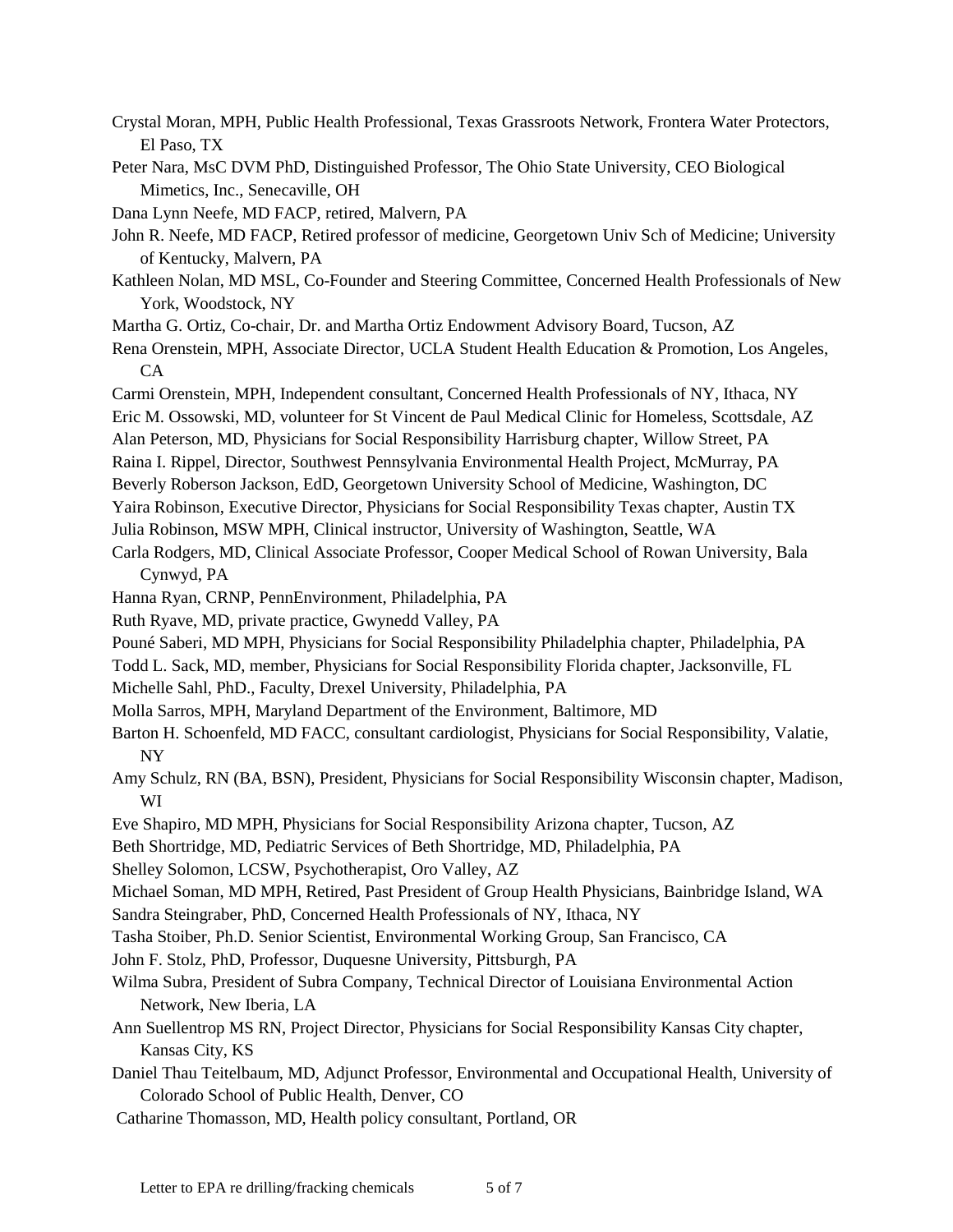Walter Tsou, MD MPH, Executive Director, Physicians for Social Responsibility Philadelphia chapter, Philadelphia, PA

Arno Vosk, MD FACEP, Independent practitioner in private practice, Williamsport, PA

Barbara Warren, MD, MPH, Director, Physicians for Social Responsibility Arizona chapter, Tucson, AZ

l

<sup>4</sup> See, e.g., EPA record number P-12-0072, FOCUS Report (Dec. 15, 2011) at 2.

<sup>6</sup> U.S. Government Accountability Office. (2009). High-Risk Series: An Update (Publication No. GAO-

09-271). 22-24. Retrieved from http://www.gao.gov/assets/290/284961.pdf. U.S. Government Accountability Office. (2017). High-Risk Series: An Update (Publication No. GAO-15-290). 425-429. Accessed online at http://www.gao.gov/assets/690/682765.pdf.

<sup>7</sup> Meeting with Greg Schweer et al., Chief New Chemicals Management Branch, Office of Pollution Prevention and Toxics, Dusty Horwitt, Senior Counsel, Partnership for Policy Integrity, Aaron Mintzes, Policy Advocate, Earthworks (February 10, 2016).

<sup>8</sup> Chemical makers withheld chemical names for 40 of 41 chemicals. Trade names for 24 of 41 chemicals were confidential or missing. Manufacturer names for 24 of the 41 chemicals were confidential or missing. <sup>9</sup> The chemicals were EPA record numbers P-09-0085 and P-12-0072.

<sup>11</sup> EPCRA is intended to help first responders and emergency planners. It requires that operators of facilities that use hazardous chemicals such as oil and gas wells provide lists of the chemicals or safety data sheets about specific chemicals to the state commissions, local committees, and the local fire department with jurisdiction over the facility. Another federal law, the Comprehensive Environmental Response, Compensation and Liability Act or CERCLA requires operators of oil and natural gas wells to report releases of certain hazardous substances to the National Response Center, an entity created by the Clean Water Act.

<sup>12</sup> FracFocus has suggested that these laws could help locate fracking chemicals. See FracFocus. Chemicals and Public Disclosure. Accessed online at [http://fracfocus.org/chemical-use/chemicals-public](http://fracfocus.org/chemical-use/chemicals-public-disclosure)[disclosure.](http://fracfocus.org/chemical-use/chemicals-public-disclosure) But among the problems with this argument are these: EPCRA generally requires reporting of chemicals to local and state emergency planning entities if they are stored at well sites in quantities of 10,000 pounds or more. See 42 U.S.C. § 11022; 40 CFR § 370.10. EPA reports that most fracking chemicals are used at well sites in smaller quantities. See U.S. Environmental Protection Agency. Hydraulic Fracturing for Oil and Gas: Impacts from the Hydraulic Fracturing Water Cycle on Drinking Water Resources in the United States (2016), at 5-27. Accessed online at [https://www.epa.gov/hfstudy.](https://www.epa.gov/hfstudy)  EPCRA also allows withholding of chemical information as a trade secret. See 42 USC §11042. CERCLA requires operators of oil and natural gas wells to report releases of certain listed hazardous substances to the National Response Center, an entity created by the Clean Water Act. But based on the available chemical identities, none of the 41 chemicals in this petition appear on the list and would, therefore, not be subject to such reporting. See Pub. L. 96-510 §§ 102 and 103 (codified at 42 U.S.C. §§ 9602 and 9603). 40 CFR § 302.4 (providing the list of hazardous substances and their reportable quantities).  $13$  15 USC § 2613(d)(5)-(6).

Barbara Warren, RN, MS, Executive Director, Citizens' Environmental Coalition, Ithaca, NY

Lucille Weinstein, MD MPH, Clinical Assistant Professor, SUNY/Stony Brook School of Medicine, Huntington, NY

Tim Whitehouse, Executive Director, Physicians for Social Responsibility Chesapeake chapter, Baltimore MD

<sup>&</sup>lt;sup>1</sup> Pub. L. No. 114-182 § 11(d)(3) (modifying Pub. L. No. 94-469 § 14(a)(3) and codified as amended at 15 U.S.C. § 2613 (d)(3)).

 $2$  See, e.g., EPA record number L-14-0273, FOCUS Report (April 30, 2014).

 $3$  See, e.g., EPA record number P-13-0369, SAT Report (Aug. 19, 2014) at 2.

<sup>5</sup> See, e.g., EPA Record number P-10-0050, SAT Report (Nov. 26, 2014) at 2.

<sup>10</sup> FracFocus. What Chemicals Are Used? Accessed online at http://fracfocus.org/chemical-use/whatchemicals-are-used.